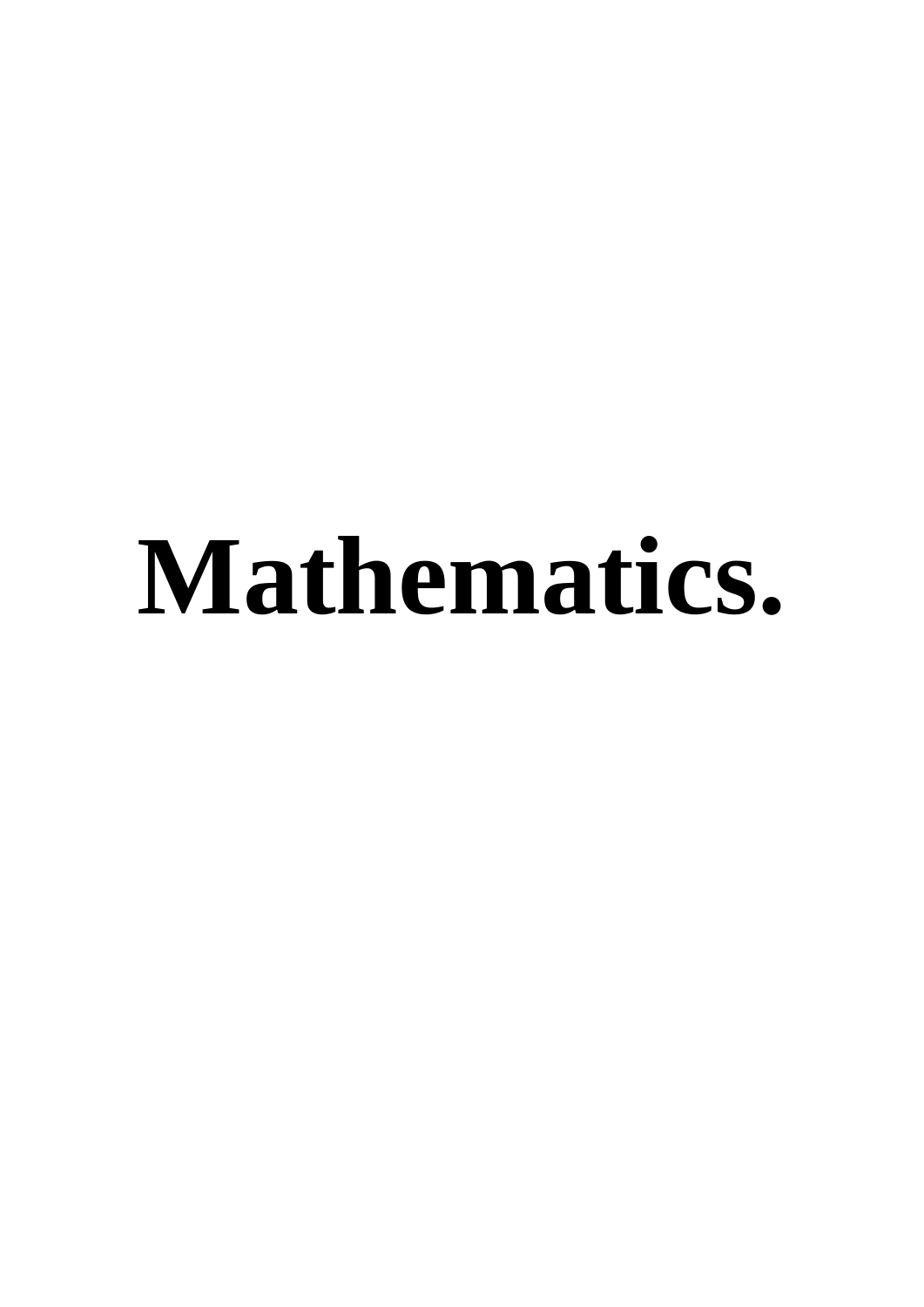# **Scoil Mháirtín. Whole School Plan for Mathematics.**

# **Introductory Statement and Rationale**

#### **(a)Introductory Statement**

This document is a statement of the aims and objectives, principles and strategies for implementing the Mathematics Programme in Scoil Mháirtín. It has been formulated by the staff of the school and informed by the Curriculum Statements and Guidelines, needs of the children and expertise of the staff.

#### **(b)Rationale**

We are devising the Mathematics plan to provide the child with a wide range of knowledge and the necessary skills that enable him/her to live a full life as a child and later as an adult. In this way the child will be given a language and a system through which he/she may analyse, describe and explain a wide range of experiences, make predictions and solve problems. We believe it is important to show the relevance of Maths to our daily lives and to nurture an interest in Maths, which may lead to further study.

# **Vision and Aims**

#### **(a)Vision:**

This plan will focus on meeting the needs of our children in the area of Maths. Parental involvement will be encouraged as much as possible to support their child's learning in Maths.

#### **(b)Aims:**

#### **We endorse the aims of the Mathematics Curriculum which are:**

- To develop a positive attitude towards Mathematics and appreciation of both its practical and its aesthetic aspects
- To develop problem-solving abilities and a facility for the application of Mathematics to everyday life
- To enable the child to use mathematical language effectively and accurately
- To enable the child to acquire an understanding of mathematical concepts and processes to his/her appropriate level of development and ability
- To enable the child to acquire proficiency in fundamental mathematical skills and in recalling basic number facts.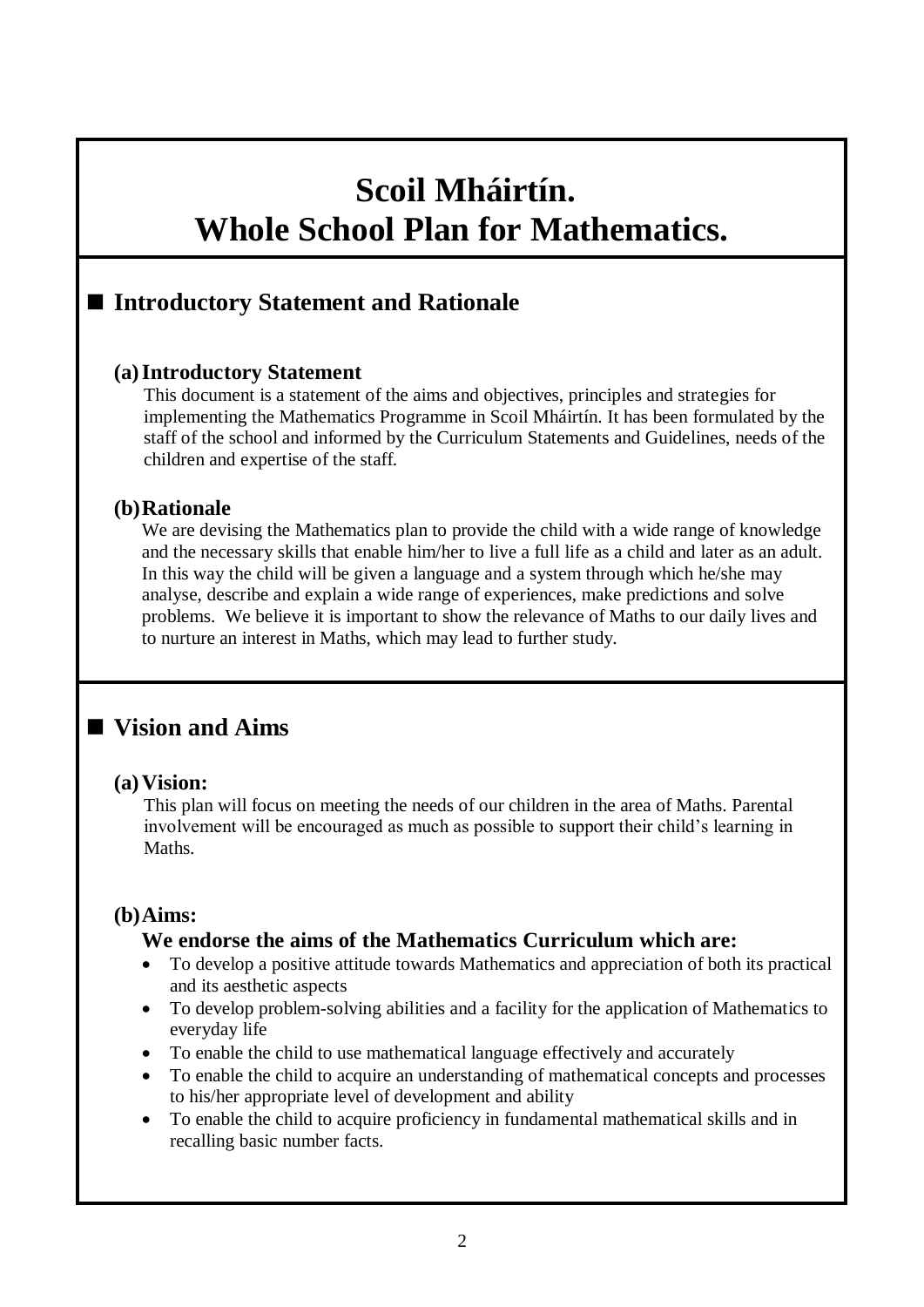### **The broad objectives of the Mathematics Curriculum are:**

# **Early Mathematical Activities**

- Classify similar objects for colour, size, texture, set and complement of the set
- Match equivalent and non-equivalent sets using one to one correspondence
- Compare length, width, height, weight, quantity, thickness, size or sets
- Order objects according to length or height, and order sets without counting.

# **Number**

- Understand, develop and apply place value in the denary system
- Understand and use the properties of number
- Understand the nature of the four number operations (addition, subtraction multiplication, division) and apply them appropriately
- Approximate, estimate, calculate mentally and recall basic number facts
- Understand the links between fractions, percentages and decimals, and state equivalent forms
- Use acquired concepts, skills and processes in problem solving.

# **Algebra**

- Explore, perceive, use and appreciate patterns and relationships in numbers
- Identify positive and negative integers on the number line
- Understand the concept of a variable, and substitute values for variables in simple formulae, expressions and equations
- Translate verbal problems into algebraic expressions
- Acquire an understanding of the properties and rules concerning algebraic expressions
- Solve simple linear equations
- Use acquired concepts, skills and processes in problem solving.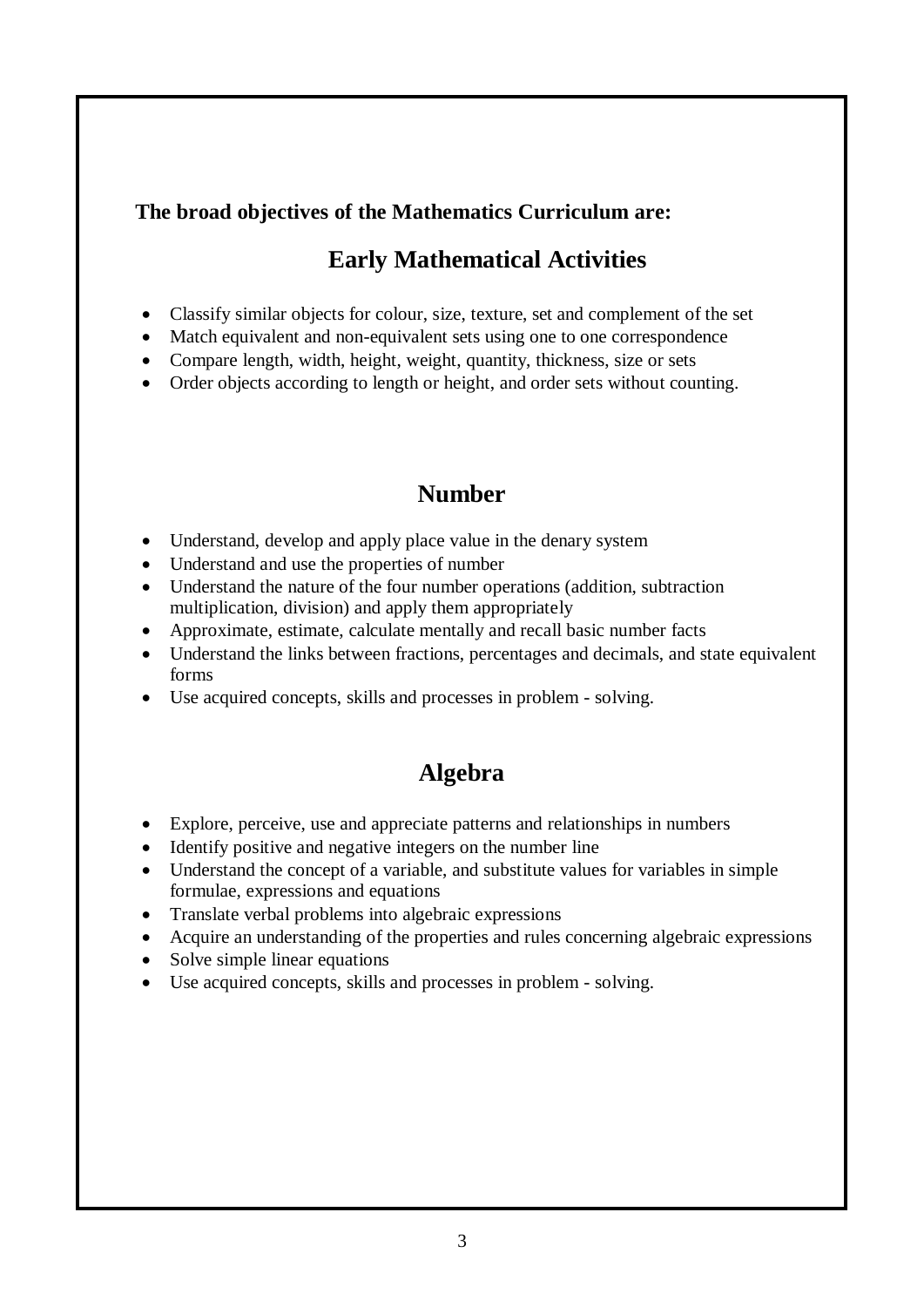# **Shape and Space**

- Develop a sense of spatial awareness
- Investigate, recognise, classify and describe the properties of two-dimensional and threedimensional shapes
- Deduce informally relationships and rules about shape
- Combine, tessellate and partition two-dimensional shapes and combine and partition three-dimensional shapes
- Draw, construct and manipulate two-dimensional and three-dimensional shapes
- Identify symmetry in shapes and identify shape and symmetry in the environment
- Describe direction and location using body-centred (left/right, forward/back) and simple co-ordinate geometry
- Use acquired concepts, skills and processes in problem solving.

# **Measures**

- Know, select and use appropriate instruments of measurements
- Estimate, measure and calculate length, area, weight, capacity and average speed using non-standard and appropriate units of measurements
- Estimate, measure and calculate angles, time and money using non-standard and appropriate units of measurement
- Recognise and appreciate measures in everyday use
- Use acquired concepts, skills and processes in problem solving.

# **Data**

- Collect, classify, organise and represent data using concrete material and diagramatic, graphical and pictorial representation
- Read, interpret and analyse tables, diagrams, bar charts, pictograms, line graphs and piecharts
- Appreciate, recognise and express the outcomes of random processes
- Estimate and calculate using examples of chance
- Use acquired concepts, skills and processes in problem solving.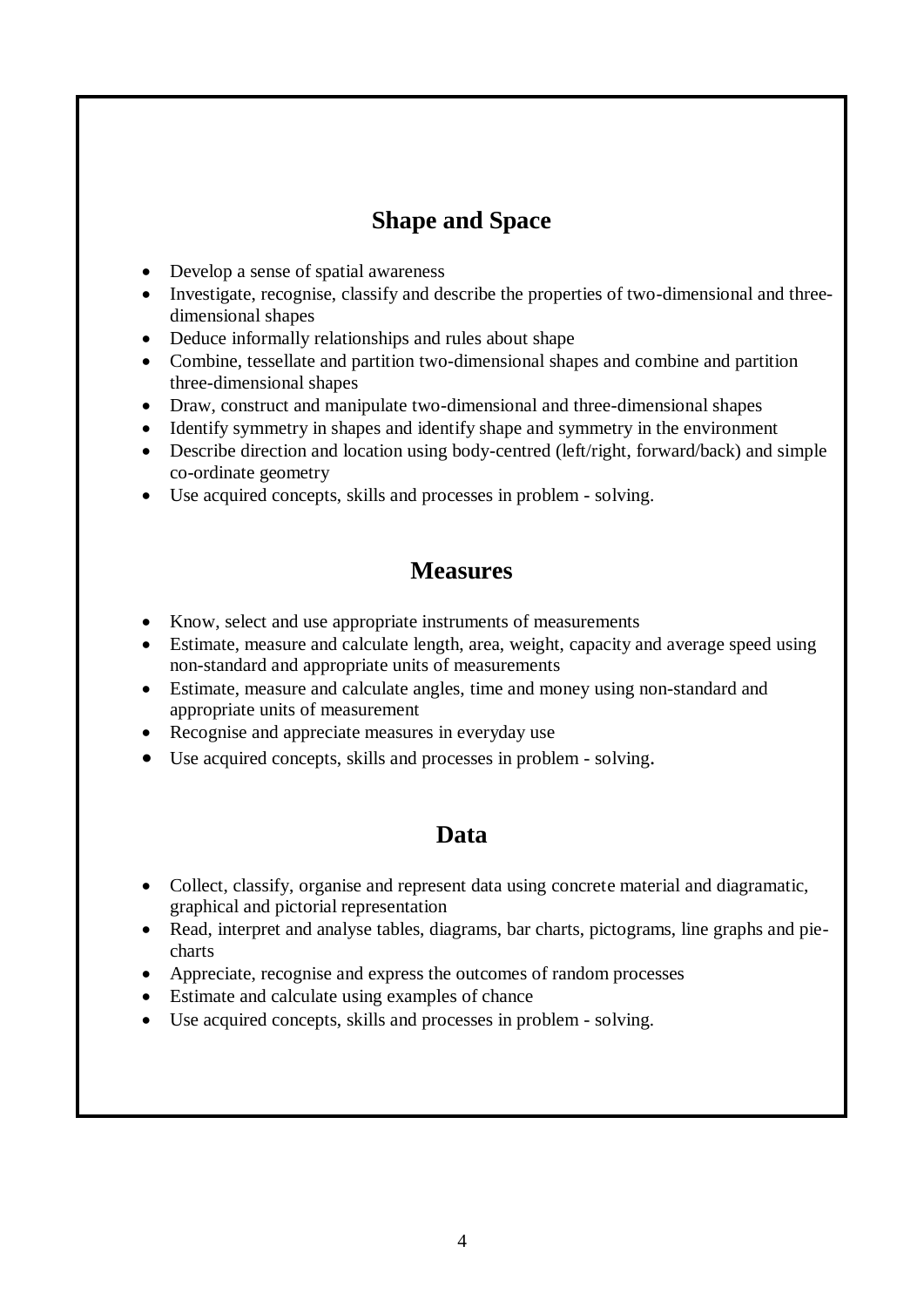# **Curriculum Planning**

#### **Strands and Strand Units:**

At the start of each year, teachers will familiarise themselves with the objectives for their class and make sure that their individual planning for the year incorporates all the strands of the Maths curriculum.

**Approaches and Methodologies.** The following approaches and methodologies will be used:

- **Guided talk and discussion:** Talk and discussion is seen as an integral part of the learning process and opportunities should be provided during the Maths class for children to discuss topics and problems with the teacher, other individual children and groups. To facilitate effective discussion, the children will be trained in the following skills; turn-taking, active listening, positive response to the opinions of others, confidence in putting forward an opinion and the ability to explain clearly their point of view.
- **The use of manipulatives:** Children will have access to a wide range of mathematical equipment during lessons and will have an opportunity to work with concrete materials individually, in pairs and in groups. Ready, Set, Go – Maths (Eunice Pitt) has been introduced in Junior Infants and this programme is entirely based on the use of manipulatives.
- **Active learning/Guided discovery:** As part of the Maths programme for each class, children are provided with structured opportunities to engage in exploratory activities to construct meaning, to develop mathematical strategies for problem - solving and to develop self motivation in mathematical activities.
- **Collaborative/Co-operative learning;** We would encourage children to work cooperatively through the use of the following strategies; - working as a group (learning the skills associated with same; e.g. listening to others, turn-taking, appreciating that others opinions are important) learning from peers, pair work, group work and whole class work.
- **Using the environment as a learning resource:** The school building and grounds are used as a resource to support the Maths programme e.g. numbers are seen in different locations, number games are painted on the playground. Over the school year, class teachers will identify aspects of the environment that could act as a setting for Maths trails, problem solving, measurement, and shape and space activities e.g. measuring the playground, marking out 100 metres for a sprint, using a stop-watch to time runners.
- **Data:** Children are encouraged to collect data from their class and represent it in bar charts and pie charts. As part of projects, pupils should be made aware of the importance of entering relevant data and of asking clear questions to obtain the required information.
- **Language – Concepts/Skills:** There is a strong link between language and concept acquisition. We feel it is important to have a common approach throughout the school to the terminology used and the correct use of symbol names.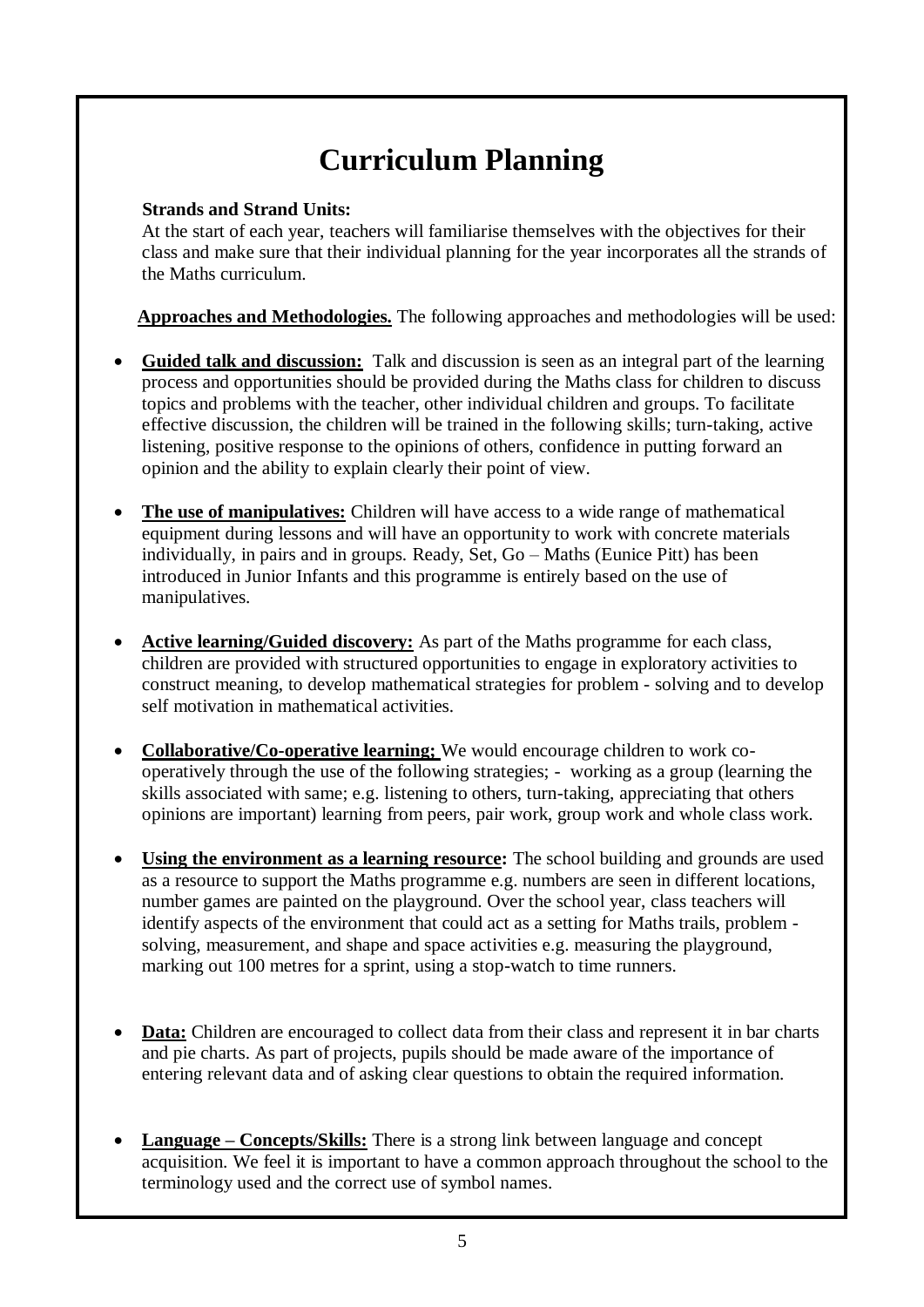*Addition& Subtraction*; It is hoped that by Second Class, the children will have encountered most of the terms associated with addition,(add, and, count on, plus, more, altogether, total, sum of) and subtraction (take away, count back, subtract, less than, left, decrease, minus, difference).

When adding and subtracting, the children will work from the top down.

 9 e.g. - 4 , will be taught as follows: 9 take 4 Regrouping /renaming will be taught where necessary.

*Multiplication & Division;* These mathematical operations are introduced in Third Class and it is hoped that by Fifth Class most of the vocabulary associated with them will have been encountered, i.e.multiply, multiply by, times, groups/sets of, divide, divide by, shared between, split.

*Equals***;** is, is the same as, will be, answer is, means ….. *Place Value;* The term 'units' will be used

 *Tables;* Tables will be learned as they are read e.g.  $11 - 4 = 7$  will be learned as follows; 11 take 4 is 7  $9 X 6 = 54$  will be learned as follows; 9 sixes are 54

The learning of multiplication tables will begin in Third Class. Division tables will be learned in Fourth Class. Subtraction and division will be learned as the inverse of addition and multiplication. A variety of methods may be used to teach tables; e.g. counting in 2's, 3's …, reciting from memory, listening to tapes. Tables will be revised regularly in the relevant classes.

Care will be taken that children, during their school career, are exposed to the different terms used in relation to the symbols. Alternate methods of doing addition, subtraction, multiplication and division may be introduced by class teachers once the pupils have mastered the agreed method.

A more comprehensive breakdown on ' Maths Language' will be given to each teacher to ensure a common approach throughout the school.

- **Recording:** This may be performed in a variety of ways such as written, concrete, oral and pictorial (including photographs for a permanent record)
- Integration: A cross curricular approach will help the child to make connections between different curricular areas, add to the child's enjoyment of Mathematics and encourage the transfer of learning.
- **Linkage:** Linkage is integration within a subject area. All the strands in the Maths Curriculum should be seen and taught as integrated units, in which understanding in one area is dependent on and supportive of ideas and concepts in other strands.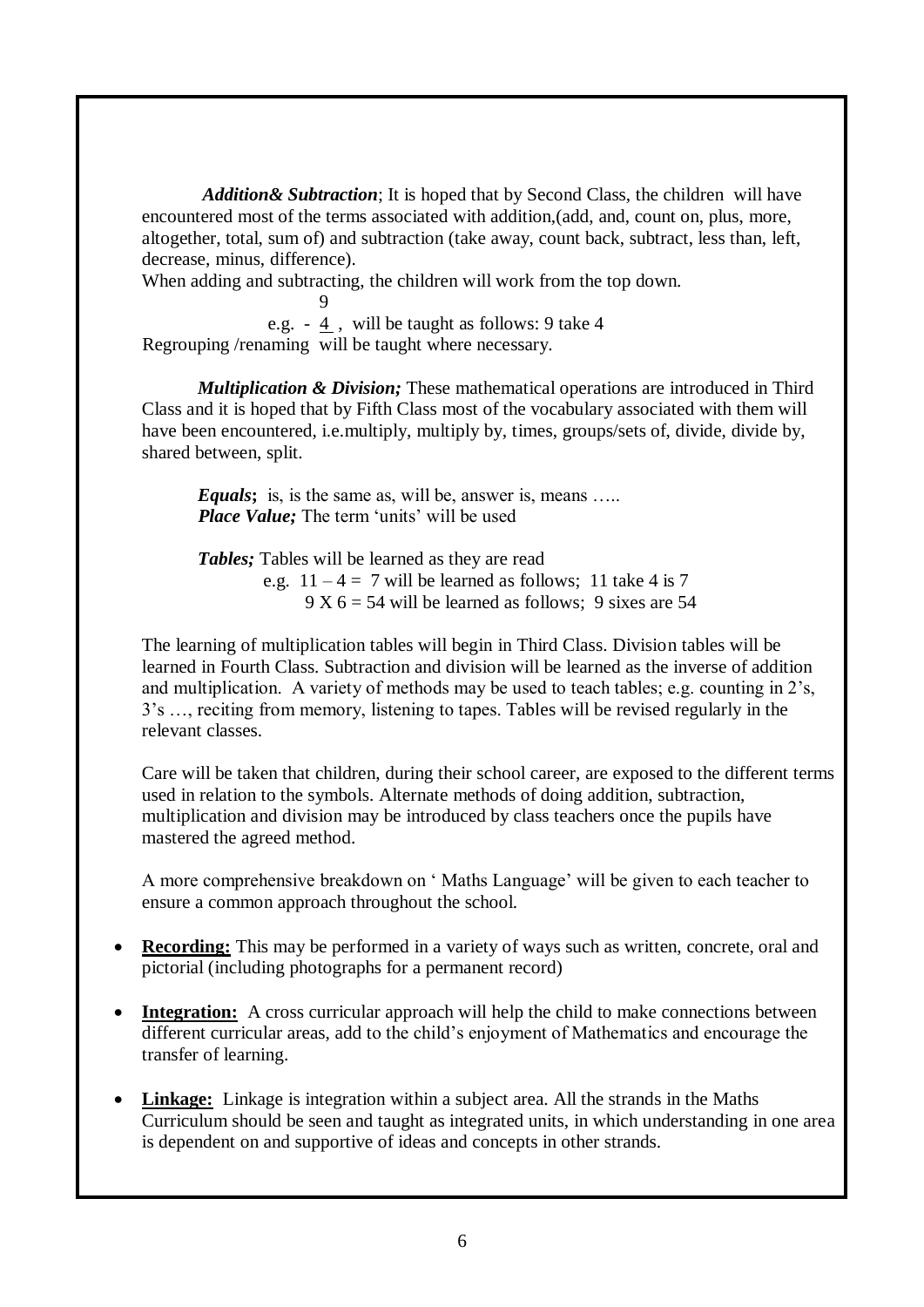#### **Skills**

The following skills will be acquired by the children through the study of the various strands in the Maths curriculum:

- Applying and problem-solving
- Communicating and expressing
- Integrating and connecting
- Reasoning
- Implementing
- Understanding and recalling
- Estimating

**Problem-solving:** Children are encouraged to use their own ideas as a context for problem solving. Theories can be tested out in class to see if they are correct. With regard to problem - solving, children should be taught the following strategies:

#### **Understanding the problem:**

- Read the problem
- Read it again
- Say, in your own words, what you are trying to find out
- Find the important information
- Look for key phrases
- Write what you know

#### **Solving the problem:**

- Look for a pattern
- Guess and check
- Write an equation
- Break the problem down and solve each part

#### **Additional help:**

- Construct a model
- Draw a picture
- Make an organised list or table
- Use objects to act out the problem
- Use easier numbers
- Work backwards

#### **Answering the problem:**

- Use all the important information
- Check your work
- Decide if the answer makes sense
- Write the answer in a complete sentence.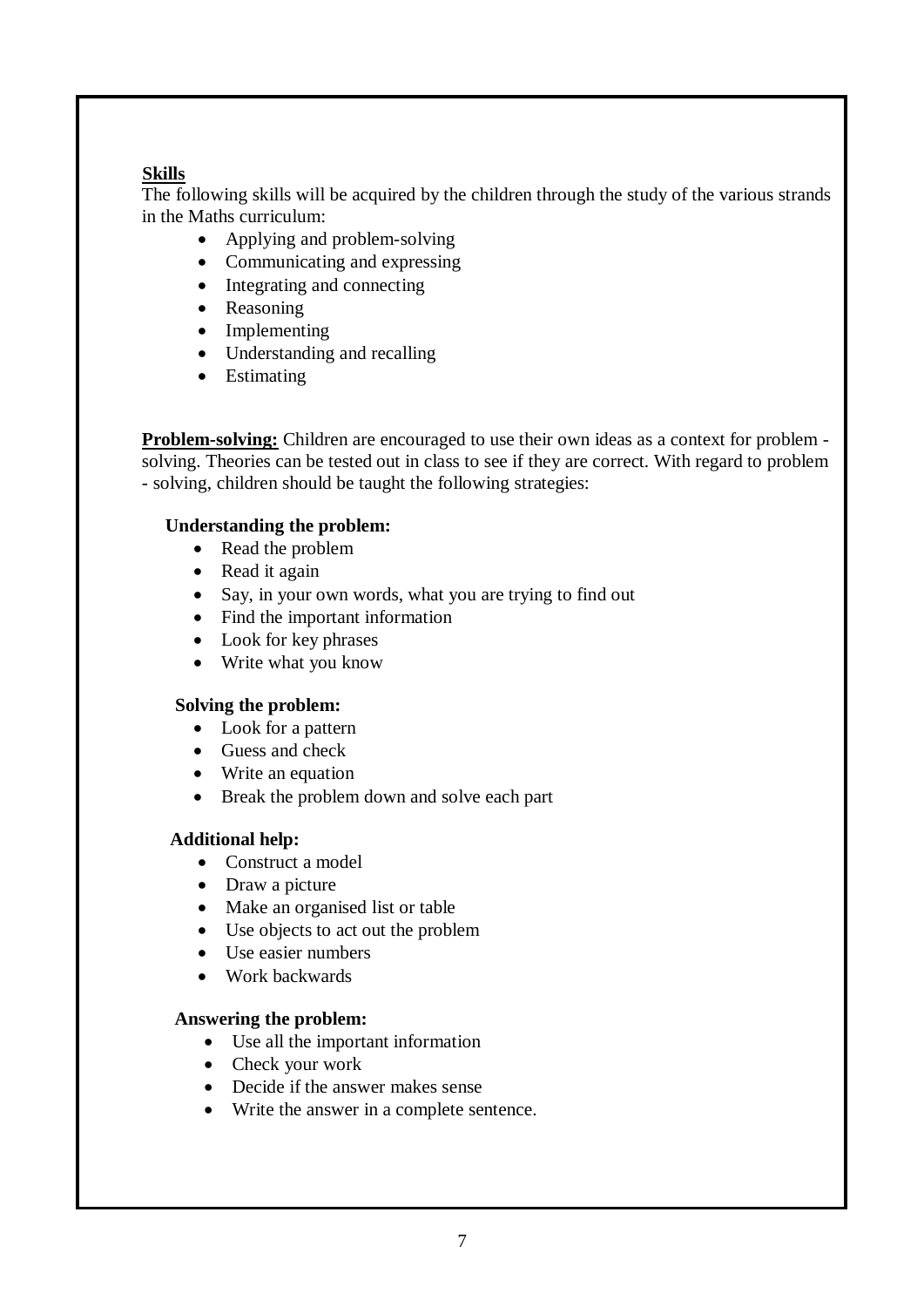**Estimation:** Estimation skills are essential throughout the strands of the Maths curriculum and at all levels. Children will be encouraged to make sensible guesses, to test, and revise where appropriate. When estimating, a variety of strategies will be encouraged i.e. Frontend, clustering, rounding and special numbers. Children will also be taught to investigate the reasonableness of their estimates.

These strategies are explained on pages 32 – 34 of the Teacher Guidelines for Maths.

#### **Assessment and Record Keeping**

Assessment is used by teachers to inform their planning, selection and management of learning activities, so that they can make the best possible provision for meeting the varied mathematical needs of the pupils in our school. Teachers select from the following range of assessment approaches:

- o Teacher observation of knowledge, skills development and participation in activities.
- o Teacher designed tests and tasks
- o Work samples, portfolios and projects
- o Diagnostic tests (mainly Resource/Learning Support)
- o Standardised Tests.

#### **Teacher Observation**

The curriculum makes reference to the validity of teacher observation as a means of building a broad understanding of a child's strengths.Teachers will note anything that they feel is important in relation to the child's progress in Maths e.g.

- o The level of engagement in, or attention to, activities
- o Strengths and concerns in relation to written work
- o Involvement in discussions
- o The response to and initiation of questioning during class or group work.

#### **Teacher designed tests and tasks**

The following are used throughout the school to inform the class teacher of each child's progress in Maths:

- o Oral Tests (tables, mental maths etc)
- o Written tests for numerical competence
- o Problem solving exercises that use a variety of mathematical skills
- o Projects that require the compilation of data, or the drawing of a diagram.

#### **Standardised Testing:**

- o Children are formally assessed by means of standardised tests e.g.. Drumcondra
- o All children are tested in May
- o The Learning Support teacher will keep the result of each child's test, and each class teacher will have a copy of the results for his/her class
- o Stardardised Test results are communicated to the parents orally at Parent/Teacher meetings, and in writing, via the end of year reports
- o The actual test is shredded and disposed of, but the results are kept for the duration of the pupil's stay in school.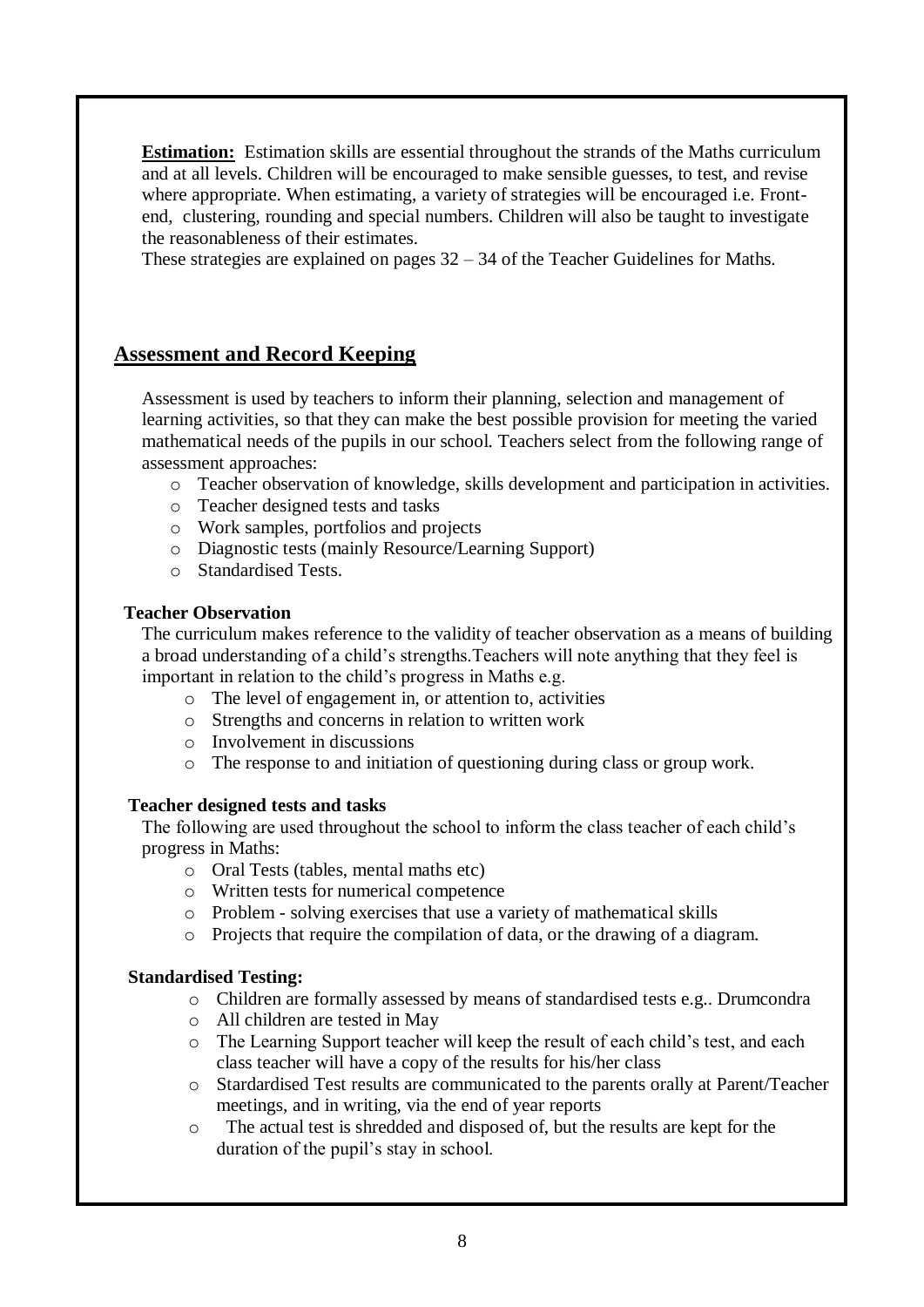## **Children with Different Needs**

Children in each class will display a wide range of abilities, attainment and learning styles. The Maths programme aims to meet the needs of all the children in the school. Teachers, varying the pace, content and methodologies to ensure learning, will achieve this. Computer technology and calculators can be used effectively both in remediation work and in extension activities for the more able child. Evidence of this differentiated approach will be recorded in the teacher's planning notes.

Children who receive scores at or below the  $10<sup>th</sup>$  percentile on standardised tests will have priority in attending the Learning Support teacher for supplementary or parallel teaching in Maths. The availability of supplementary or parallel teaching in Maths to pupils with a score above the  $10<sup>th</sup>$  percentile however, depends on the caseload of the Learning Support teacher. Arrangements will be in accordance with the recommended selection criteria as outlined by the D.E.S.. Diagnostic tests may also be administered where the need arises.

If there are children who qualify for supplementary teaching, but for whom there is no possibility of receiving formal supplementary teaching, the following will happen:

- o The learning support teacher will liaise with the class teacher on resource books and materials that could be used by the class teacher and the child in the mainstream setting
- o If the child is already attending the Learning Support teacher for English, it may be possible on occasion, for the child to receive some help with his/her Maths work as part of the supplementary teaching lessons.

The progress of such children will be reviewed regularly.

The Learning Support Teacher will liaise with the class teacher as well for the children who do not qualify for supplementary teaching but demonstrate difficulty with Maths activities, either on an ongoing basis or with particular concepts.

The requirements of children with special needs will be taken into consideration when planning class lessons. The SNA supports particular groups of children as directed by the class teacher. Grants as appropriate will be accessed to support the needs of individual children.

\_\_\_\_\_\_\_\_\_\_\_\_\_\_\_\_\_\_\_\_\_\_\_\_\_\_\_\_\_\_\_\_\_\_\_\_\_\_\_\_\_\_\_\_\_\_\_\_\_\_\_\_\_\_\_\_\_\_\_\_\_\_\_\_\_\_\_\_\_\_\_\_\_\_\_\_\_\_\_\_

# **Equality of Participation and Access**

- Equal opportunities are given to boys and girls to participate in discussion, use manipulatives, and present their work to the class/school etc
- o All children have access to services, facilities or amenities in the school environment
- o We endeavour to identify the needs of, and make the necessary provision for the following;
	- Children with disabilities
	- Families with literacy problems
	- Families for whom English is not the first language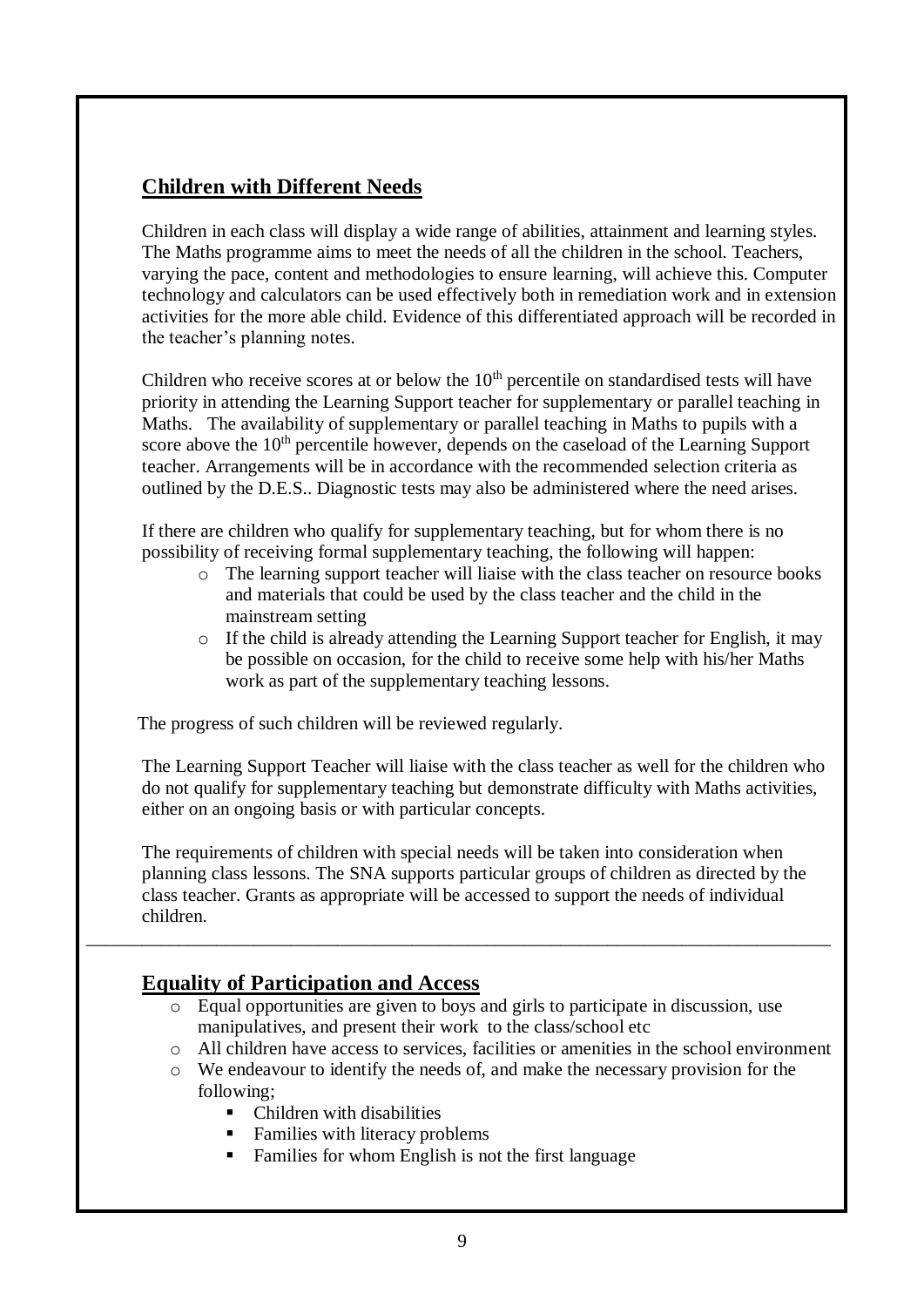# **Organisational Planning**

#### **Timetable**

This subject is allocated 3 hrs (2.25hrs for Infant classes) per week and is timetabled accordingly by the class teachers. There is 2 hrs discretionary time available each week that teachers can occasionally use to support the Maths curriculum. In keeping with the D.E.S numeracy initiative, proposing an increase the amount of time allocated to maths, we have allocated ten extra minutes every day to mental maths.

When drafting timetables for withdrawal of pupils for supplementary teaching, teachers endeavour to allow these pupils to remain in class for as much of the mainstream mathematics programme as possible.

#### **Homework:**

- Maths homework should reflect approaches as set out in the curriculum
- From  $1<sup>st</sup>$  class up, Maths homework should be included each night homework is given
- Homework allocated should take account of the different levels of ability in the class and should be a positive experience for all concerned
- Children should generally be given a mixture of number work, the current concept being taught and mental Maths
- Tables may also be given for homework
- Practical activities (e.g. weighing) should be given from time to time, bearing in mind the the age, ability and level of independence of the child

\_\_\_\_\_\_\_\_\_\_\_\_\_\_\_\_\_\_\_\_\_\_\_\_\_\_\_\_\_\_\_\_\_\_\_\_\_\_\_\_\_\_\_\_\_\_\_\_\_\_\_\_\_\_\_\_\_\_\_\_\_\_\_\_\_\_\_\_\_\_\_\_\_\_\_\_\_\_\_\_

 Time should be allocated for the correction of Maths homework and the reviewing of any problems arising.

# **Resources and I.C.T.**

#### **Equipment/textbooks/supplementary materials/calculators**

We acknowledge the importance of concrete materials in the development of mathematical concepts for children in all classes.

- Maths equipment is stored in the store room
- When a class is finished with the equipment, it should be returned to its correct position in the store room
- Junior Infants maths equipment is kept in the classroom for ease of access.

#### **Textbooks/Workbooks**

Ready, Set, Go- Maths (Eunice Pitt) is in use in Junior Infants.

The Mathemagic scheme is followed throughout the rest of the school. We feel it best reflects the objectives of the Maths curriculum. Assessment tests which accompany the Maths scheme are available for use.

Teachers may also use a variety of supplementary textbooks/workbooks e.g. Shadow Book, Figure it Out, Mental Maths, Maths Mate, Maths Quest, Maths Challenge. A table book is used throughout the school and we have incorporated one in our school journal. Tables Champion (educate .ie) may be used to reinforce number facts.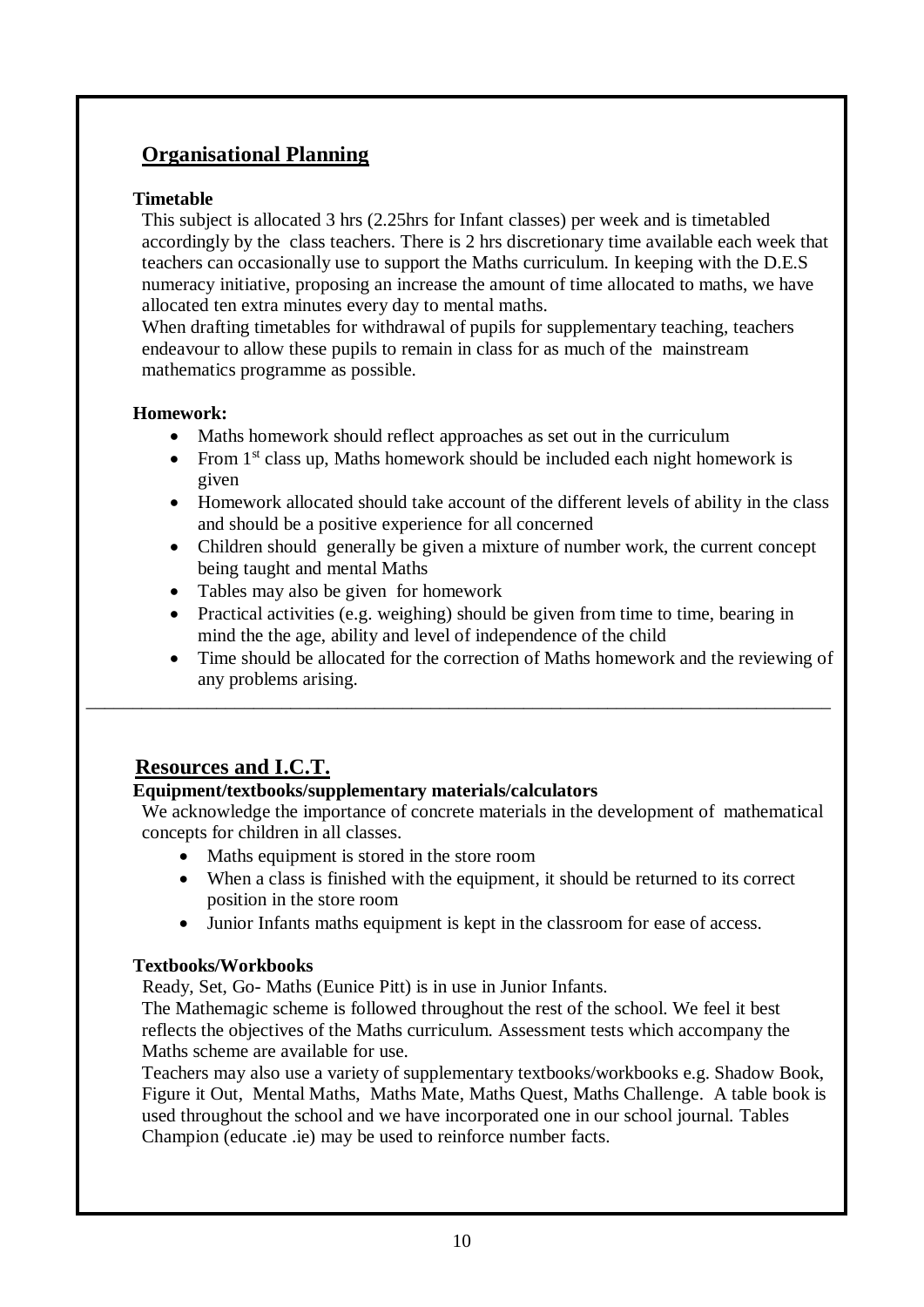#### **Calculators**

From 4<sup>th</sup> class upwards children are permitted to use calculators alongside traditional paper and pen methods. Calculators are particularly useful for handling larger numbers, to check answers, to explore the number system and to remove computational barriers for weaker children. They also allow the child to focus on the structure of problem-solving questions. It is important that the skill of estimation is developed along with the use of calculators.

#### **ICT**

ICT is a valuable tool in Mathematics. Drill and practice programs provide an attractive alternative to pen and paper tasks. Adventure programs give experience in solving specific mathematical problems and in the general area of problem-solving.

- We have a variety of software /videos/DVDs currently available in the school to support the various strands/strand units in Mathematics.
- The software is stored in the Data Room.
- Staff are encouraged to use the Internet to enrich Maths lessons, following the school code of practice. Mathletics, (an online, interactive programme of maths activities which can be tailored to the ability of each individual pupil) is currently available to pupils from  $1<sup>st</sup>$  Class to  $6<sup>th</sup>$  Class. Other sites worth visiting include Transum.org and Maths Starter of the day.
- Inter-active whiteboards have been installed in most of our classrooms.

**\_\_\_\_\_\_\_\_\_\_\_\_\_\_\_\_\_\_\_\_\_\_\_\_\_\_\_\_\_\_\_\_\_\_\_\_\_\_\_\_\_\_\_\_\_\_\_\_\_\_\_\_\_\_\_\_\_\_\_\_\_\_\_\_\_.\_\_\_\_\_\_\_\_\_\_\_\_\_\_\_**

#### **Individual Teachers' Planning and Reporting**

Teachers are encouraged to refer to curricular policies when planning a scheme of work for the year to ensure that all strands are covered. Cúntas Míosúil serve in reviewing and developing the school plan.

\_\_\_\_\_\_\_\_\_\_\_\_\_\_\_\_\_\_\_\_\_\_\_\_\_\_\_\_\_\_\_\_\_\_\_\_\_\_\_\_\_\_\_\_\_\_\_\_\_\_\_\_\_\_\_\_\_\_\_\_\_\_\_\_\_\_\_\_\_\_\_\_\_\_\_\_\_\_\_\_

#### **Staff Development:**

- Teachers have access to reference books, resource materials, and websites relating to Maths topics.
- Teachers are encouraged to attend courses and are given an opportunity at staff meetings to share what they have learned.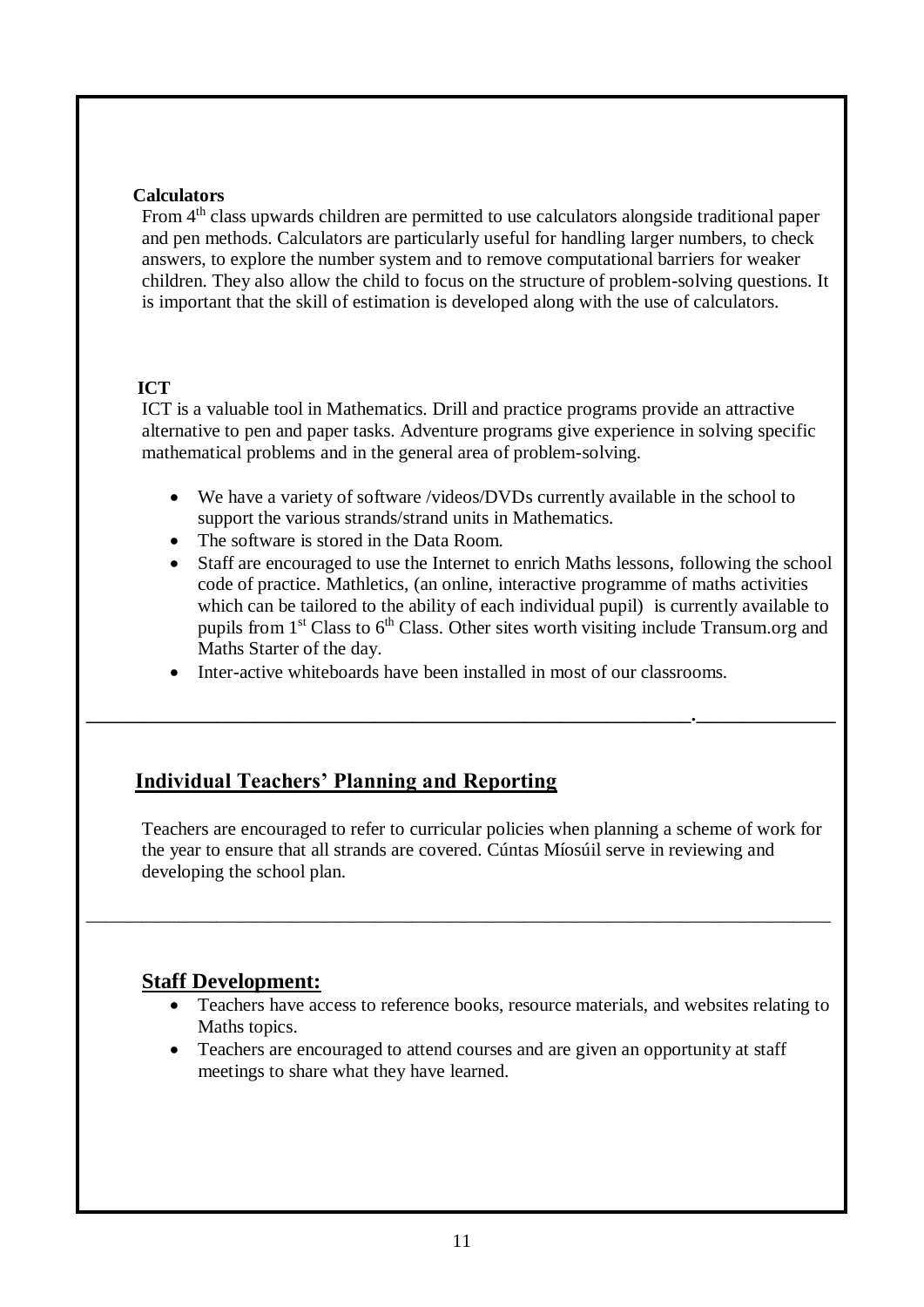#### **Parental Involvement**

We encourage parents to be actively supportive of the Mathematics programme, and of the approaches and methodologies used in this school:

- The role of calculators in  $4<sup>th</sup> 6<sup>th</sup>$  classes
- The expectation in relation to layout/presentation of work
- Our problem-solving strategies
- How we use Mental Mathematics
- The rationale for playing mathematical games in class
- How assessment information is shared
- The Homework Journal is used as a vehicle for two-way communication between teacher and parent on progress in Maths and other issues.
- Parent/Teacher meetings are held annually, affording both parties an opportunity to discuss each individual child's progress
- Parents are encouraged to approach the teacher/school if their child is experiencing difficulty in any area of Maths.

\_\_\_\_\_\_\_\_\_\_\_\_\_\_\_\_\_\_\_\_\_\_\_\_\_\_\_\_\_\_\_\_\_\_\_\_\_\_\_\_\_\_\_\_\_\_\_\_\_\_\_\_\_\_\_\_\_\_\_\_\_\_\_\_\_\_\_\_\_\_\_\_\_\_\_\_\_\_\_\_

**\_\_\_\_\_\_\_\_\_\_\_\_\_\_\_\_\_\_\_\_\_\_\_\_\_\_\_\_\_\_\_\_\_\_\_\_\_\_\_\_\_\_\_\_\_\_\_\_\_\_\_\_\_\_\_\_\_\_\_\_\_\_\_\_\_\_\_\_\_\_\_\_\_\_\_\_\_\_\_\_**

#### **Success Criteria**

The success of this plan will be measured using the following criteria:

- Continuity of content and methodology will be evident in teachers preparation and monthly reports
- Ongoing assessment, formal and informal, will show that pupils are acquiring an understanding of mathematical concepts and a profiency in Maths skills appropriate to their age and ability.

#### **Implementation**

Class teachers have primary responsibility for the implementation of the Maths programme for their own class.

#### **Review**

Progress will be reviewed as and when necessary, based on the results of assessments across all classes and on the teachers views as to the effectiveness of the plan.